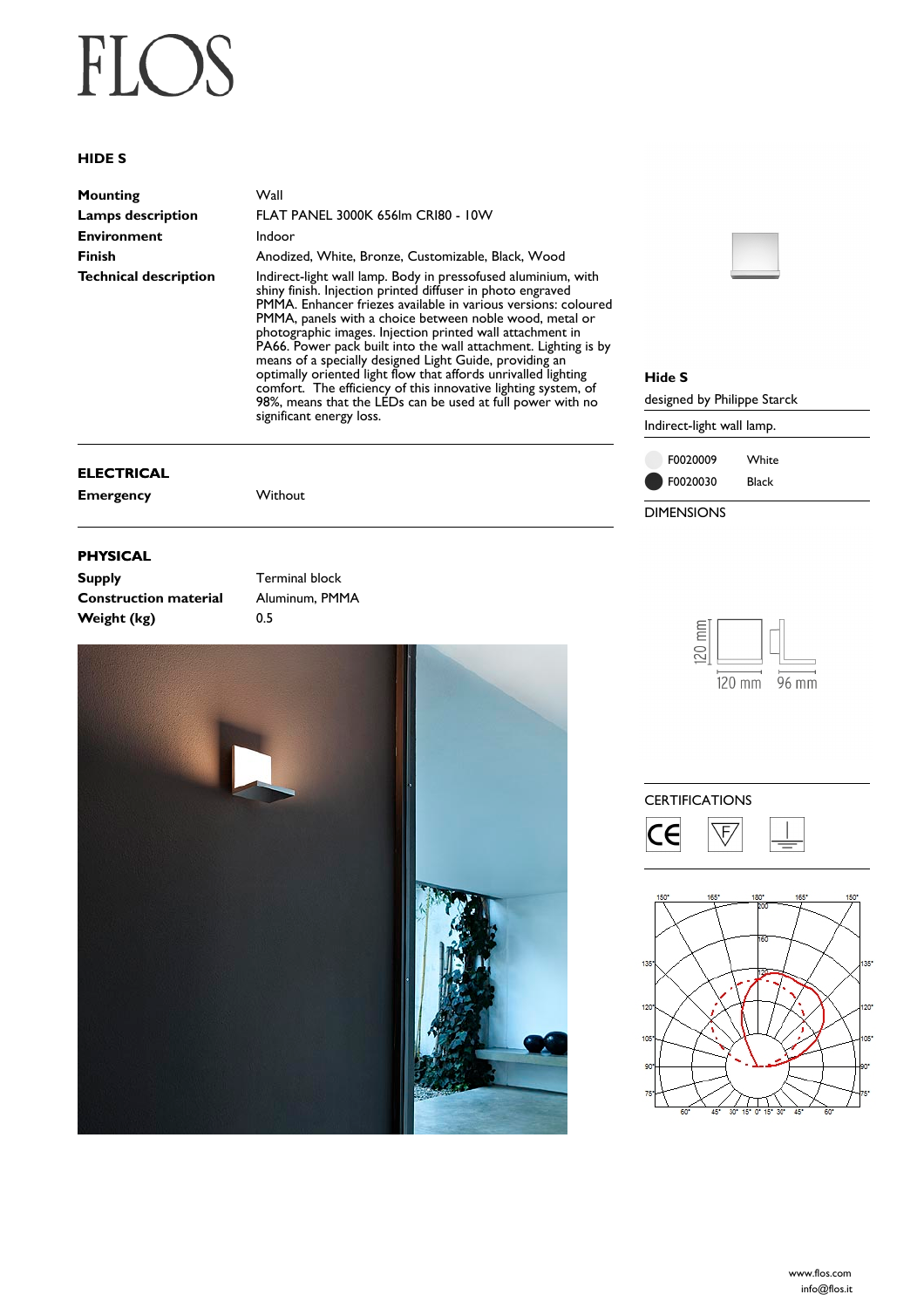## FLO

### **Hide S . Accessories**

Optical



DIMENSIONS



 $120$  mm  $\overline{120 \text{ mm}}$  96 mm

F0023068

**Frieze wood finish**

**CERTIFICATIONS**  $\overline{\mathsf{c}\mathsf{e}}$  $\overline{\mathcal{F}}$